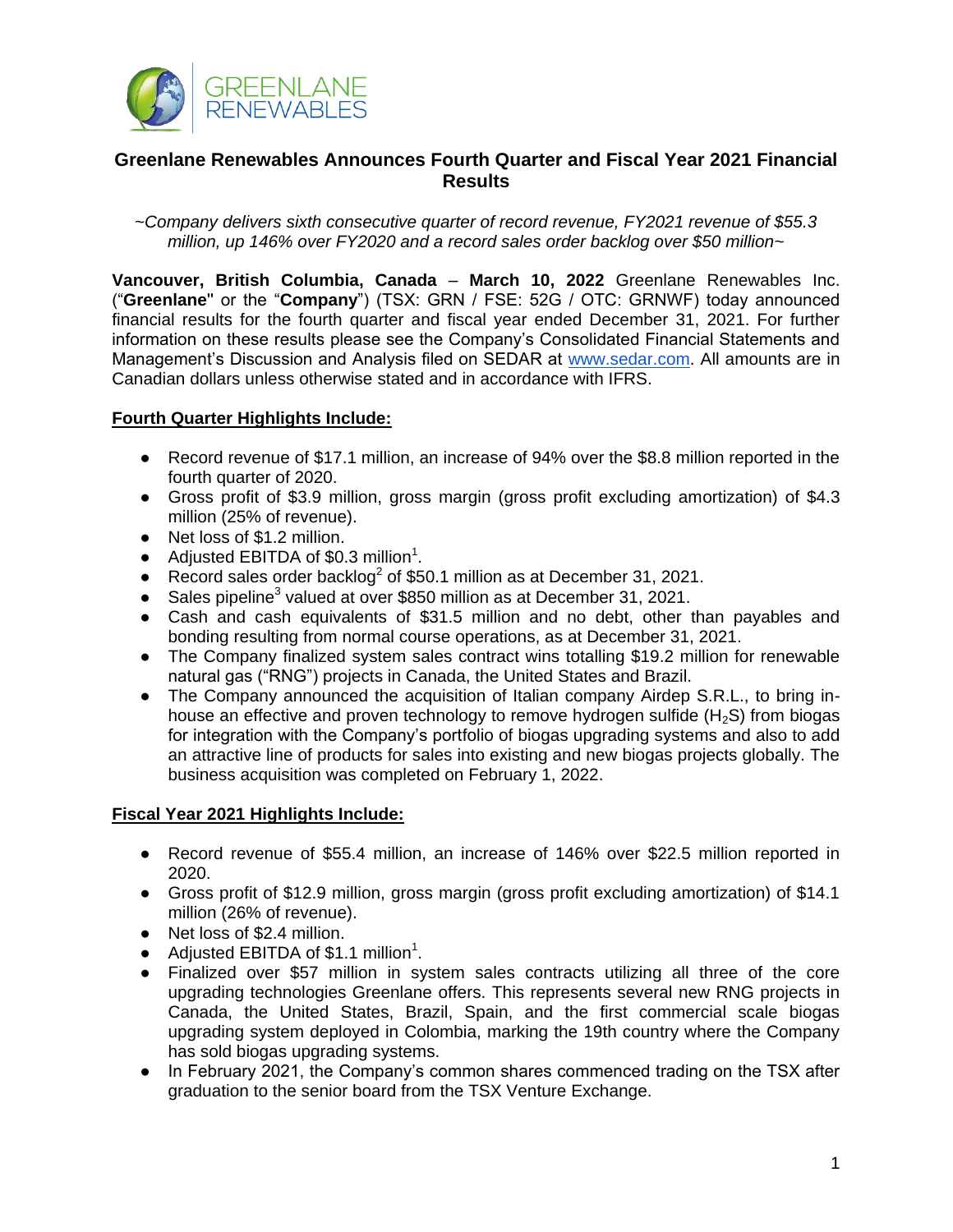• In February 2021, the Company became debt free<sup>4</sup> as it repaid early and in full, the \$6.0 million balance (including principal and interest) of its promissory note due June 2021.

"2021 was another outstanding year for Greenlane as we advanced our business strategy focused on helping to clean up two of the largest and most difficult-to-decarbonize sectors of the global energy system: the natural gas grid and the commercial transportation sector," said Brad Douville, President and CEO of Greenlane. "The year was highlighted by the strongest revenue generation in the Company's history. We also generated adjusted EBITDA of over \$1 million for the fiscal year, a first for the Company. In addition to delivering 2.5 times year over year revenue growth, we achieved several important milestones through the course of the year, including graduating to the TSX, elimination of our outstanding debt, signing of our first acquisition to bring in-house compelling  $H_2S$  removal technology, and securing new system sales contract wins exceeding \$57 million."

"Looking ahead, we remain in a very strong position and are encouraged with the outlook for the RNG industry both in North America and abroad, as we continue to see expansion in both the transportation and natural gas utility sectors. Our sales pipeline remains robust while our order backlog is now over \$50 million. Greenlane has strengthened its product offering through the acquisition of Airdep while establishing a footprint in Italy, one of the most dynamic RNG markets, creating new opportunities for sales of our biogas upgrading systems in the region."

Greenlane continually updates its pipeline of active system sales opportunities, which at December 31, 2021 was over \$850 million. For the full year this represented a net increase of more than \$190 million in new opportunities and the movement of \$57.7 million in signed contracts (including the sales announced on January 4, 2022 of \$7.1 million) into the sales order backlog. The sales pipeline at December 31, 2021 is consistent with the sales pipeline as at September 30, 2021 of over \$850 million, reflecting both the net increase of approximately \$20.0 million in new opportunities and the movement of \$19.2 million in signed contracts (including the sales announced on January 4, 2022 of \$7.1 million) into the sales order backlog, in the quarter. The sales pipeline represents visibility to a significant number of opportunities that funnel down through our sales process, and those opportunities successfully converted into contract wins move into our sales order backlog<sup>2</sup>. The Company's sales order backlog of \$50.1 million as at December 31, 2021 is a snapshot in time which varies from quarter end to quarter end. The sales order backlog increases by the value of new system sales contracts and is drawn down over time as projects progress towards completion with amounts recognized in revenue.

# **The Market Outlook**

Global RNG consumption is poised to continue its strong upward trajectory. In its most recent World Energy Outlook, the International Energy Agency (IEA) highlights the significant potential for biogas and biomethane as countries and industries continue to decarbonize, and projects that global biomethane consumption will increase at a compound annual growth rate exceeding 20 percent under both its Announced Policies and Sustainable Development scenarios through the end of this decade. Under the IEA's Announced Policies Scenario, global biomethane volumes are projected to reach approximately 4 percent of total 2020 natural gas supply by 2050, or approximately 5.5 trillion cubic feet.

Europe continues to see accelerating biomethane production and consumption in its natural gas grid transportation sector. The number of biomethane plants operating today in Europe increased 40 percent over 2020 to reach over 1,000 facilities, 87 percent of which are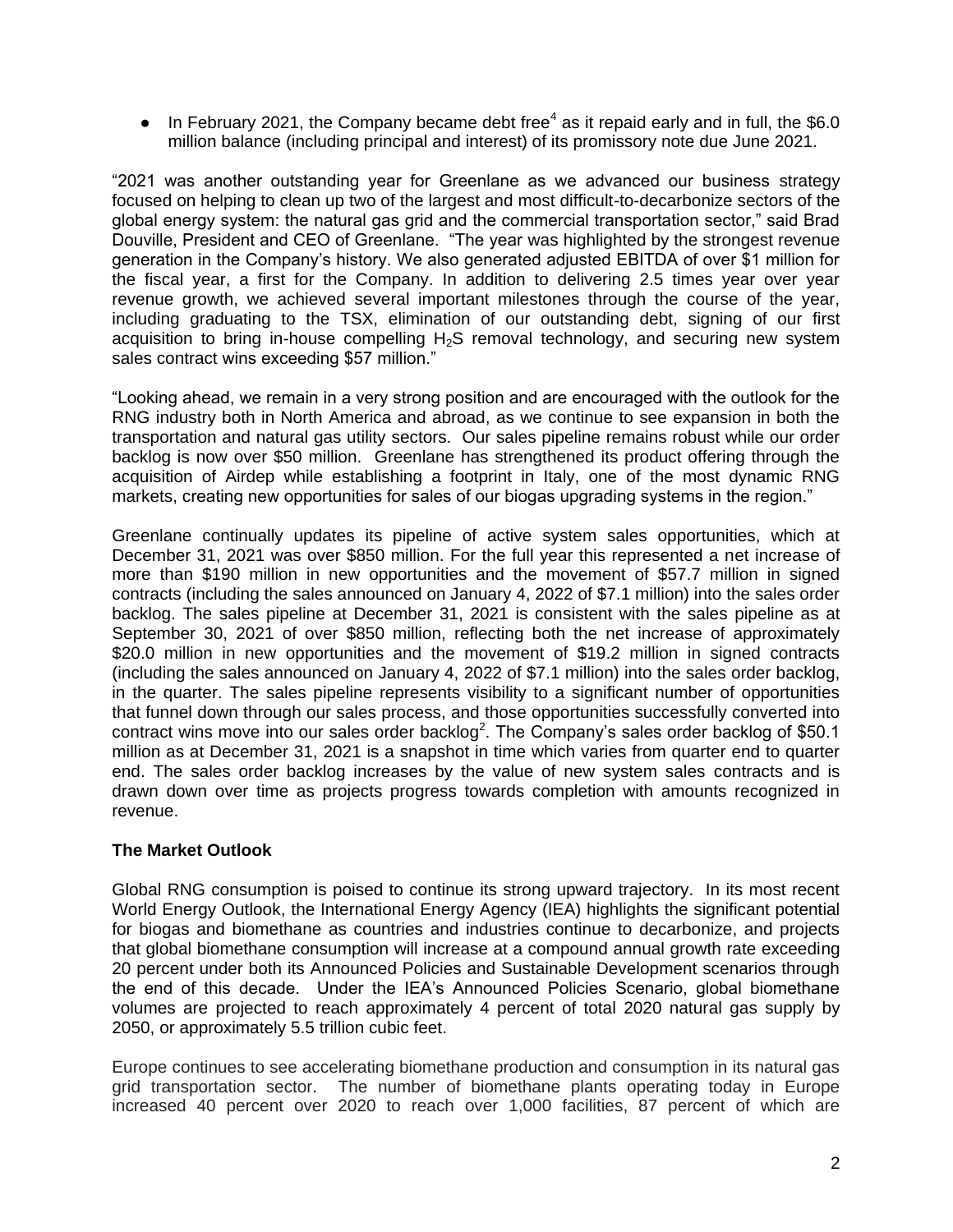connected to the natural gas grid, according to the European Biogas Association, which also projects that sustainable biomethane could meet 30 to 40% of the EU's entire natural gas consumption by 2050.

New data from NGVA Europe, a transportation trade organization, revealed rapid growth in the use of biomethane as a transport fuel in Europe. More than one quarter of the gas used in road transportation in 2020 was renewable, delivered through more than 3,800 CNG stations. With more than 4,500 CNG and LNG stations operating in Europe today, there is a significantly higher amount of biomethane available compared to 2020. The European Commission estimates that renewable gas will represent approximately 40% of overall road fleet fuel consumption in 2030. As a reminder, last spring NGVAmerica and the RNG Coalition announced that for the first time ever more than half of all on-road fuel used in natural gas vehicles in the U.S. in 2020 was RNG at 53%.

Global delivery companies continue the push to decarbonize their fleets, as Amazon announced that its European CNG delivery fleet, which can use 100 percent bio-CNG, would exceed 1,000 vehicles by the end of 2022, matching its strategy in the U.S. with its previous commitment to purchase 1,000 CNG engines for its delivery fleet. UPS, which has been an industry leader in sustainable transportation, announced that it was converting 25 package delivery vans in Canada to operate on CNG as it continues to reduce emissions from its delivery operations.

Natural gas utilities continue to increase RNG supply within gas supply networks. California's Pacific Gas & Electric announced that pipeline-spec dairy RNG began flowing into its gas transmission system in late December, with the utility providing the clean renewable gas to its residential and commercial customers. SoCalGas announced a 17 percent increase of RNG volumes distributed through its pipeline network in 2021 to 14 billion cubic feet, and remains on track to deliver 20 percent RNG to its core customers by 2030.

Long time RNG advocate FortisBC tripled its RNG supply to customers in 2021, and expects to triple supply again this year while also forecasting that it will likely exceed its target of 15 percent renewable and low carbon gas volumes in its supply by 2030 as it moves toward a 75 percent renewable and low carbon gas target by 2050. Oregon gas utility NW Natural, which believes that there is a significant and long-term need for RNG, recently announced an expansion of its role in the growing RNG market through the formation of a subsidiary focused on supplying renewable fuels to utilities and commercial, industrial, and transportation sector customers across the U.S.

# **Conference Call**

The public is invited to listen to the conference call in real time by telephone at 2 pm PT (5 pm ET) today, March 10th. To access the conference call by telephone, please dial: 1-800-319- 4610 (Canada & USA toll-free) or 604-638-5340. Callers should dial in 5-10 minutes prior to the scheduled start time and ask to join the Greenlane Renewables conference call.

Shortly after the conference call, the replay will be archived on the Greenlane Renewables website and replay will be available in streaming audio and a downloadable audio file.

### **SPECIFIED FINANCIAL MEASURES**

Management evaluates the Company's performance using a variety of measures, including "Adjusted EBITDA", "gross margin" (gross profit excluding amortization), "sales pipeline" and "sales order backlog". The specified financial measures, including non-IFRS measures and supplementary financial measures should not be considered as an alternative to or more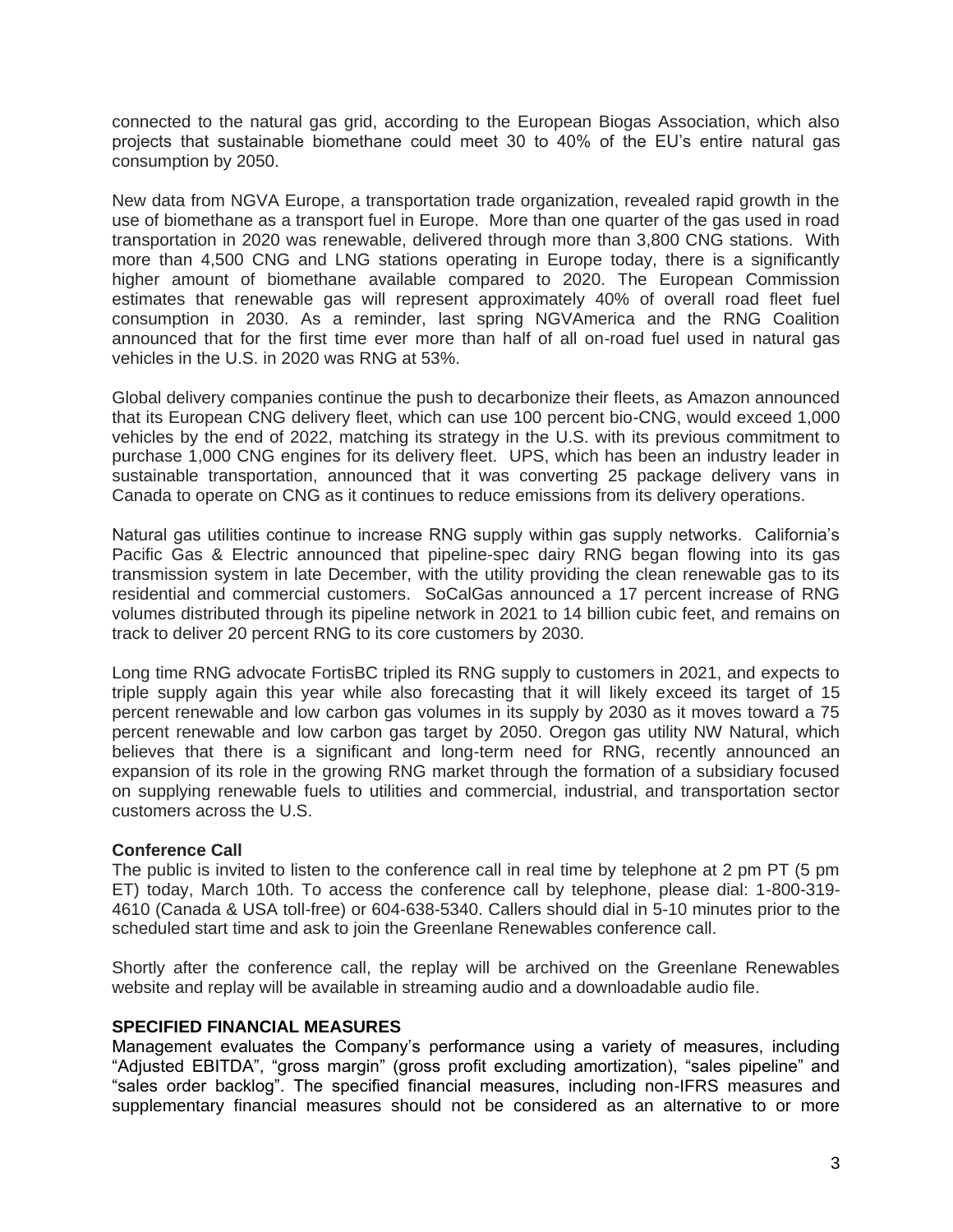meaningful than revenue or net loss. These measures do not have a standardized meaning prescribed by IFRS and therefore they may not be comparable to similarly titled measures presented by other publicly traded companies and should not be construed as an alternative to other financial measures determined in accordance with IFRS. The Company believes these specified financial measures provide useful information to both management and investors in measuring the financial performance and financial condition of the Company. Management uses these specified financial measures to exclude the impact of certain expenses and income that must be recognized under IFRS when analyzing consolidated underlying operating performance, as the excluded items are not necessarily reflective of the Company's underlying operating performance and make comparisons of underlying financial performance between periods difficult. From time to time, the Company may exclude additional items if it believes doing so would result in a more effective analysis of underlying operating performance. The exclusion of certain items does not imply that they are non-recurring.

## **Adjusted EBITDA**

Adjusted EBITDA is a non-IFRS measure and is defined by the Company as earnings before interest, taxes, foreign exchange, depreciation and amortization, as well as adjustments for other income (expense), value assigned to options and RSU's granted, strategic initiatives, transaction costs and non-recurring items (professional fees related to shelf prospectus and other matters and adjustment for the bonus accrual in the comparative year of 2020).

|                                      | <b>Fiscal year ended</b><br>December 31, 2021<br>\$000's | <b>Fiscal year ended</b><br>December 31, 2020<br>\$000's |
|--------------------------------------|----------------------------------------------------------|----------------------------------------------------------|
| Net loss, before tax                 | (2,526)                                                  | (2, 549)                                                 |
| Add back:                            |                                                          |                                                          |
| Share based compensation             | 1,098                                                    | 414                                                      |
| Depreciation and amortization        | 1,571                                                    | 1,526                                                    |
| Finance expense                      | 87                                                       | 495                                                      |
| Finance income                       | (162)                                                    |                                                          |
| Other income                         | (207)                                                    | (1,777)                                                  |
| Foreign exchange (gain) loss         | 184                                                      | 190                                                      |
| Professional fees (Shelf Prospectus) | 101                                                      |                                                          |
| Strategic initiatives                | 484                                                      |                                                          |
| <b>Transaction costs</b>             | 451                                                      |                                                          |
| <b>Adjusted EBITDA Income (Loss)</b> | 1,081                                                    | (1,701)                                                  |

**Note 1 -** Reconciliation of net loss to Adjusted EBITDA: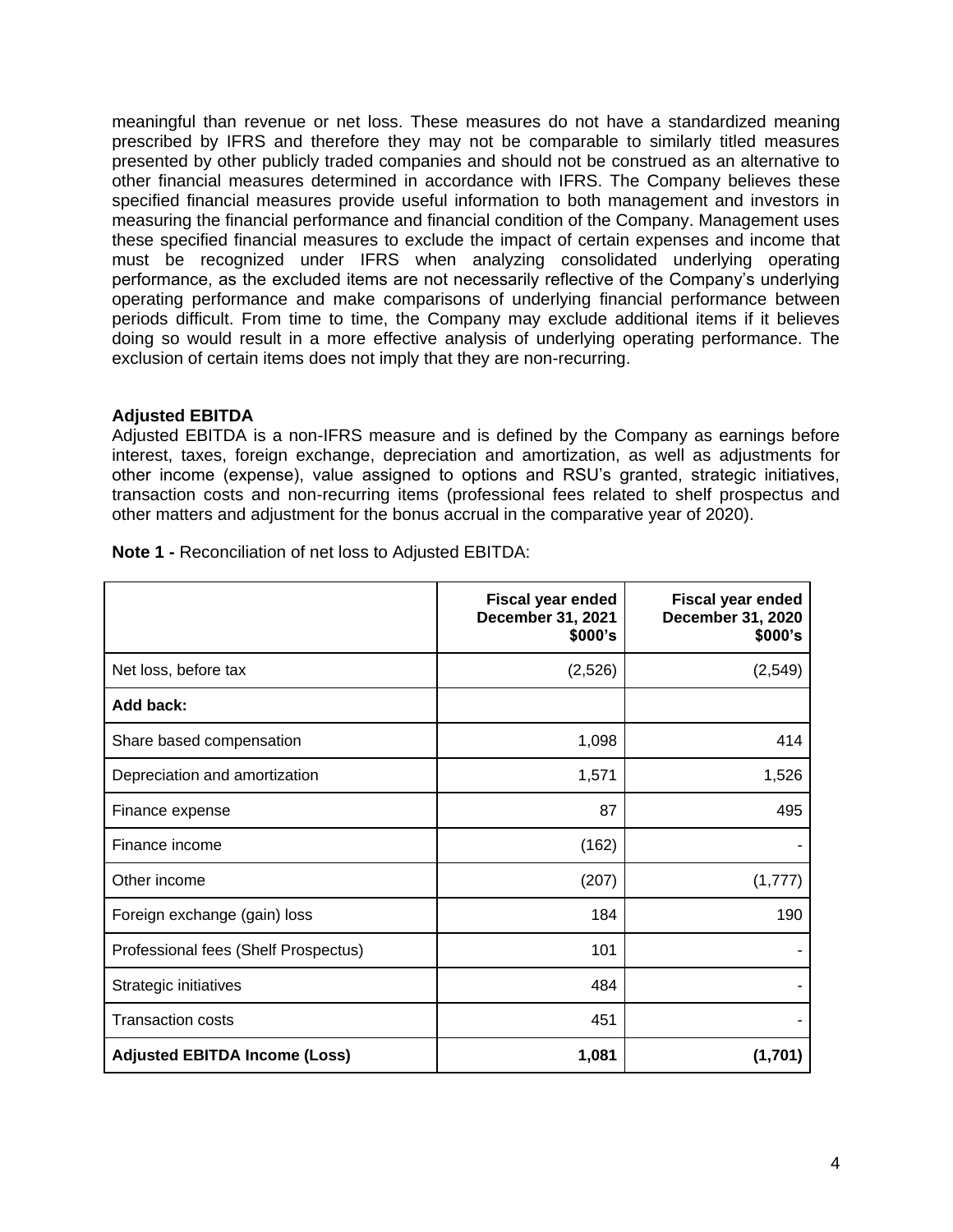**Note 2** - Sales order backlog is a supplementary financial measure that refers to the balance of unrecognized revenue from contracted projects. The sales order backlog increases by the value of new system sales contracts and is drawn down over time as projects progress towards completion with amounts recognized in revenue (by reference to the stage of completion of each contract).

**Note 3** - Greenlane maintains a sales pipeline of prospective projects that it updates regularly based on quote activity to ensure that it is reflective of sales opportunities that can convert into orders within approximately a rolling 24 month time horizon. The sales pipeline is a supplementary financial measure. Not all of these potential projects will proceed or proceed within the expected timeframe and not all of the projects that do proceed will be awarded to Greenlane. Additions to the amount in the sales pipeline come from situations where the Company provides a quote on a prospective project and reductions to the sales pipeline arise when the Company loses a prospective project to a competitor, a project does not proceed or, where a quote in the pipeline is converted to Greenlane's sales order backlog.

**Note 4** - Other than short-term payables and instruments securing performance associated with normal course operations.

All filings related to the fourth quarter and fiscal year ended December 31, 2021 are available on SEDAR at [www.sedar.com.](http://www.sedar.com/)

## **About Greenlane Renewables**

Greenlane Renewables is a pioneer in the rapidly growing renewable natural gas ("RNG") industry. As a leading global provider of biogas upgrading systems, we are helping to clean up two of the largest and most difficult-to-decarbonize sectors of the global energy system: the natural gas grid and the commercial transportation sector. Our systems produce clean, lowcarbon and carbon-negative RNG from organic waste sources such as landfills, wastewater treatment plants, dairy farms, and food waste streams. Greenlane is the only biogas upgrading company offering the three main technologies: waterwash, pressure swing adsorption, and membrane separation and has over 30 years industry experience, patented proprietary technology, over 100 hydrogen sulfide treatment systems sold, and over 135 biogas upgrading systems sold into 19 countries, including many of the largest RNG production facilities in the world. For further information, please visit [www.greenlanerenewables.com.](http://www.greenlanerenewables.com/)

### **For more information please contact:**

Incite Capital Markets Eric Negraeff / Darren Seed Greenlane Renewables Inc. Brad Douville, President & CEO, Ph: 604.493.2004 Email: [IR@greenlanerenewables.com](mailto:IR@greenlanerenewables.com)

Forward Looking Information Advisory – This news release contains "forward-looking information" within the meaning of applicable securities laws. All statements contained herein that are not historical in nature contain forward-looking information. Forward-looking information can be identified by words or phrases such as "may", "expect", "likely", "should", "would", "plan", "anticipate", "intend", "potential", "proposed", "estimate", "believe", "continues to", or "continually" or the negative of these terms, or other similar words, expressions and grammatical variations thereof, or statements that certain events or conditions "may" or "will" happen. The forward-looking information contained in this press release, includes, but is not limited to: Greenlane's increased quarterly revenue in the fourth quarter and full year of 2021 being indicative of future growth in revenue, the anticipated benefits of acquiring Airdep including that its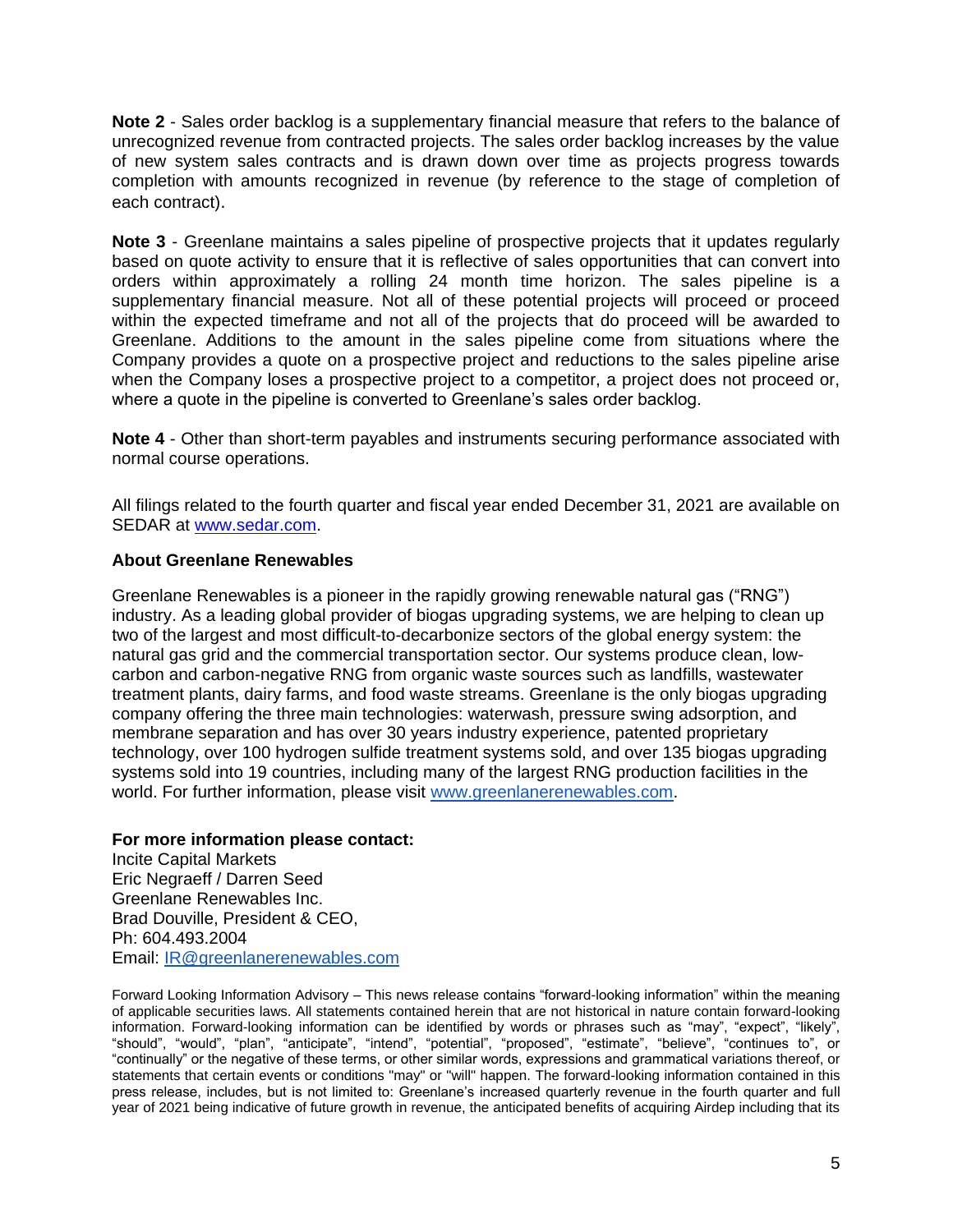products strengthen Greenlane's product offerings and will be attractive for sales into existing and new biogas projects globally, that there will be new opportunities and future growth, the state of the "sales pipeline" and the ability of the Company to convert opportunities into signed contracts, then deliver against them, including that the sales order backlog will be drawn down as the Company advances and completes projects to realize revenue, the overall growth of the global RNG market, that natural gas utilities will proceed with announced initiatives and projects, that regulatory changes will have a positive impact and support growth in the RNG industry; the ability of the Company to pursue strategic growth initiates and further invest in product enhancements; management's belief that the sales pipeline represents visibility to a significant number of opportunities that will funnel down, through the sales process, and move into the sales order backlog; management's expectations and beliefs regarding its ability to maintaining its competitive position going forward. The forward-looking information contained herein is made as of the date of this press release and is based on assumptions management believes to be reasonable at the time such statements were made, including management's perceptions of future growth, results of operations, operational matters, historical trends, current conditions and expected future developments, the state of competition in the RNG industry and competitors' capabilities, that natural gas utilities will proceed with announced initiatives and projects, that regulations enacted will have beneficial effects, as well as other considerations that are believed to be appropriate in the circumstances. While management considers these assumptions to be reasonable based on information currently available to management, there is no assurance that such expectations will prove to be correct. By their nature, forward-looking information is subject to inherent risks and uncertainties that may be general or specific and which give rise to the possibility that expectations, forecasts, predictions, projections or conclusions will not prove to be accurate, that assumptions may not be correct and that objectives, strategic goals and priorities will not be achieved. A variety of factors, including known and unknown risks, many of which are beyond Greenlane's control, could cause actual results to differ materially from the forward-looking information in this press release. Such factors include, without limitation: risks relating to Greenlane's financial performance in 2022, Airdep's products may not be attractive for sales into new and existing biogas projects globally, Greenlane may not be able to convert sales opportunities into contracts as expected, Greenlane may face impediments in delivering and advancing projects to be able to timely realize revenue reducing the sales backlog, Greenlane having a role in economies working towards combating climate change, large oil and gas producers not investing in the RNG industry as expected, RNG initiatives and projects of natural gas utilities being changed, delayed or cancelled, RNG not impacting the transportation sector and gas grid as expected, Greenlane's market outlook, Greenlane's market share of the RNG value chain, the state of competition in the RNG industry, Greenlane's position as a leading biogas upgrading and project development solutions provider, US RNG production facilities not having the strong capacity growth expected; the transportation sector not focusing on low carbon fuel sources as anticipated, and large oil and gas producers not aiming to reduce their net carbon intensity as anticipated. Additional risk factors can also be found in the Company's Management Discussion and Analysis, its Annual Information Form and in its base shelf prospectus dated June 24, 2021, all of which have been filed under the Company's SEDAR profile at www.sedar.com. Readers are cautioned not to put undue reliance on forward-looking information. The Company undertakes no obligation to update or revise any forward-looking information, whether as a result of new information, future events or otherwise, except as required by applicable law. Forward-looking statements contained in this news release are expressly qualified by this cautionary statement.

FINANCIAL OUTLOOK INFORMATION – This news release contains "financial outlook information" regarding Greenlane's prospective revenue and results, which is subject to the same assumptions, risk factors, limitations, and qualifications as set forth in the above. Revenue and other estimates contained in this news release were made by Greenlane management as of the date of this news release and are provided for the purpose of describing anticipated changes, and are not an estimate of profitability or any other measure of financial performance. Investors are cautioned that the financial outlook information contained in this news release should not be used for purposes other than for which it is disclosed herein. The Company's revenues are largely derived from a relatively small number of biogas upgrader orders accounted for on a stage of completion basis over typically a nine to eighteenmonth period. Timing of new contract awards varies due to customer-related factors such as finalizing technical specifications and securing project funding, permits and RNG off-take and feedstock agreements. Some contracts contain termination provisions that allow the customer to terminate with no penalty or with minimum prescribed threshold payments based on the length of time since the contract was entered into. Some projects have built-in pause periods to allow customers to complete concurrent activities such as civil work. As a result, the Company's revenue varies from month to month and quarter-to-quarter. THE COMPANY QUALIFIES ALL THE FORWARD LOOKING STATEMENTS AND FINANCIAL OUTLOOK INFORMATION CONTAINED IN THIS NEWS RELEASE BY THE FOREGOING CAUTIONARY STATEMENTS.